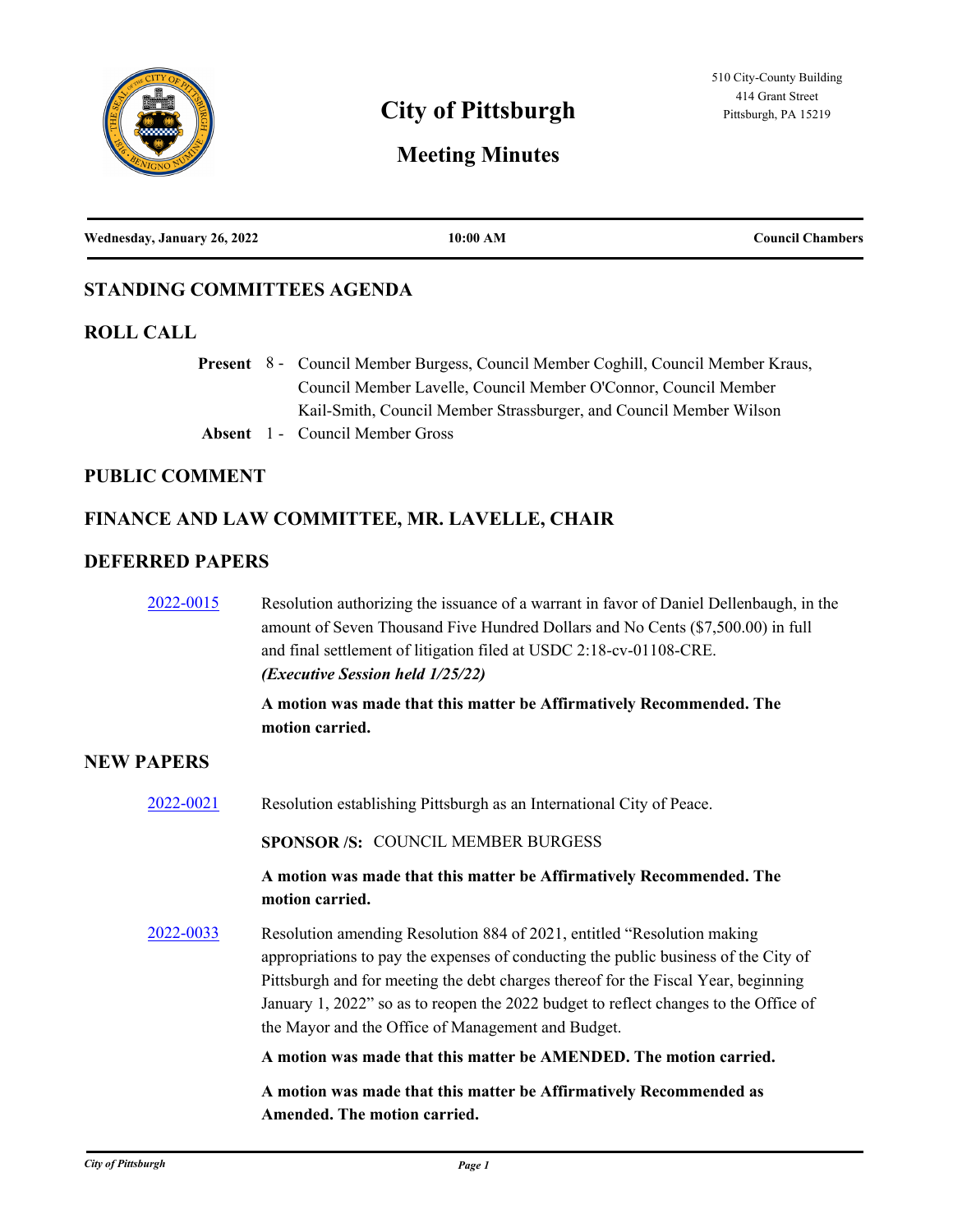| 2022-0034 | Resolution amending Resolution 885 of 2021, entitled "Resolution fixing the number<br>of officers and employees of the City of Pittsburgh for the 2022 fiscal year, and the<br>rate of compensation thereof, and setting maximum levels for designated positions" so<br>as to reopen the 2022 budget to reflect changes to the Office of the Mayor and the<br>Office of Management and Budget.                                     |
|-----------|------------------------------------------------------------------------------------------------------------------------------------------------------------------------------------------------------------------------------------------------------------------------------------------------------------------------------------------------------------------------------------------------------------------------------------|
|           | A motion was made that this matter be AMENDED. The motion carried.                                                                                                                                                                                                                                                                                                                                                                 |
|           | A motion was made that this matter be Affirmatively Recommended as<br>Amended. The motion carried.                                                                                                                                                                                                                                                                                                                                 |
| 2022-0035 | Resolution authorizing the issuance of a warrant in favor of David Lewis in c/o, his<br>attorneys, Dallas W. Hartman, P.C. 201 Green Ridge Drive, New Castle, PA<br>16105, in the amount of Seventy Five Thousand Dollars (\$75,000.00) relating to the<br>full and final settlement of a case filed in the Allegheny County Court of Common<br>Pleas at G.D. 17-001608 by Plaintiff.<br>( <i>Executive Session held 1/25/22</i> ) |
|           | A motion was made that this matter be Affirmatively Recommended. The<br>motion carried.                                                                                                                                                                                                                                                                                                                                            |
| 2022-0040 | Ordinance to Either Consent to or Disapprove of Proposed Annexation of<br>Wilkinsburg Borough pursuant to Petition presented in the Court of Common Pleas at<br>Docket Number GD-21-14817.<br>SPONSOR /S: COUNCIL MEMBER KAIL-SMITH                                                                                                                                                                                                |
|           | A motion was made that this matter be Held in Committee to the Committee                                                                                                                                                                                                                                                                                                                                                           |

**on Finance and Law , due back by 2/2/2022. The motion carried.**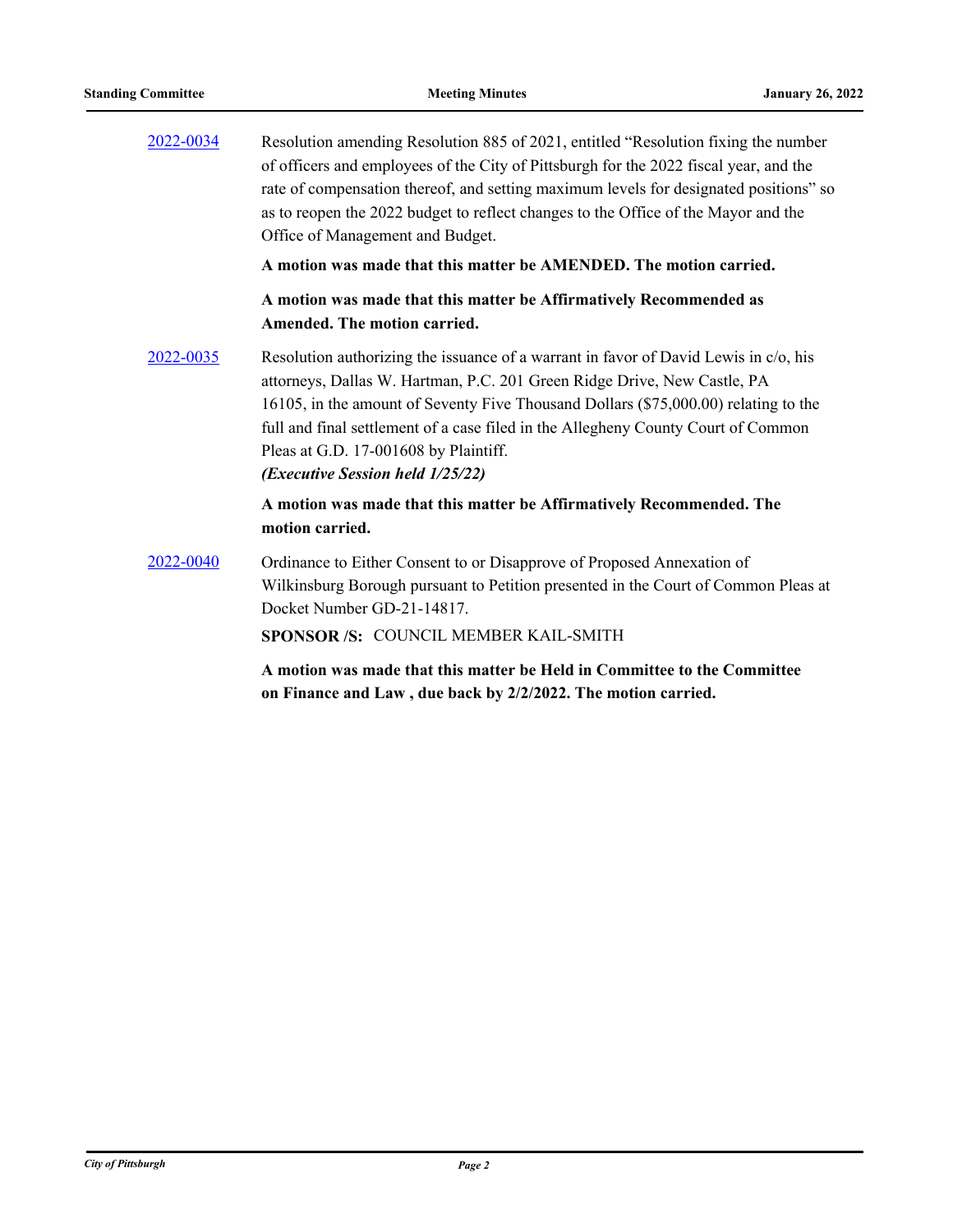#### **INVOICES**

#### **INVOICES FOR COUNCIL APPROVAL**

**The following departmental invoices not covered under a contract with the City shall be paid by the City Controller after the invoices have been approved by City Council at the January 26th Standing Committees meeting. A completed standard form detailing the expenditures is attached to all of the below listed invoices. No payments will be made to any of the below listed vendors prior the approval of City Council.**

#### **CITY COUNCIL**

**Newman, Marcelle – reimb/food for DPW crews 840.23**

**Sheraden Community Council – LED community sign (D2 from D1 N.N.) 1,918.27**

#### **CONTROLLER**

**Heisler Rachael – advertising for accounting manager position 50.00**

#### **FINANCE**

**WB Mason Co – rental of water coolers for Finance 19.14**

#### **LAW**

**Dickie McCamey & Chilcote – legal fee for litigation case 931.00**

**Tremba, Kinney, Greiner & Kerr – legal fee for litigation case 1,299.13**

**Clark Hill – mediation fee for legal case 4,500.00**

**Spilman Thomas & Battle – legal fee for litigation case 314.50**

**Cozen O'Connor – legal fee for litigation case 1,125.00**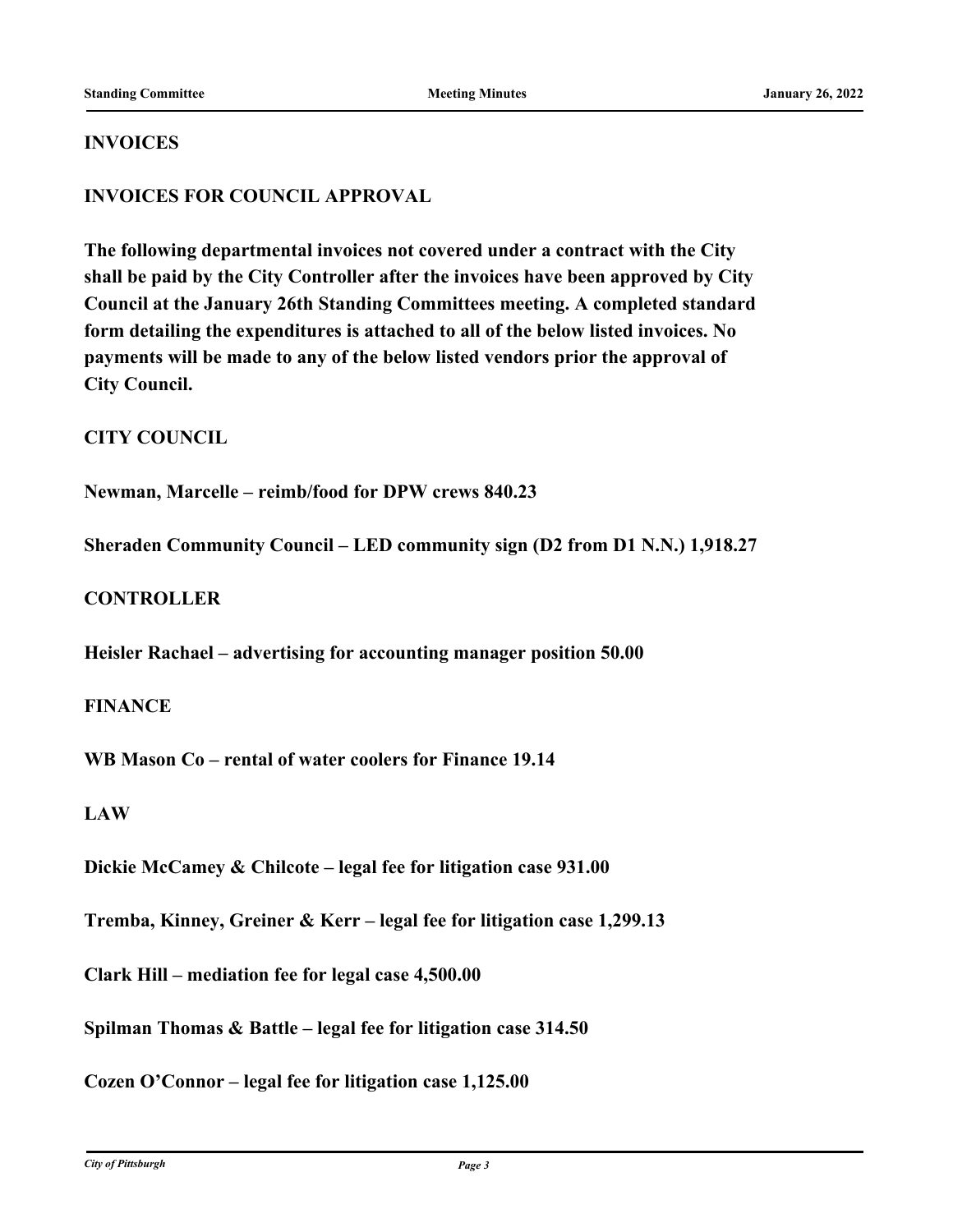## **Department of Court Records – filings, copying at Prothonotary's Office 105.00**

**Thompson West – legal publication 806.30**

**Creo, Robert A – arbitration fee for labor case 2,000.00**

**Franckiewicz, Matthew M – arbitration fee for labor case 1,800.00**

**Dentons Cohen & Grigsby – legal fee for immigration matters 429.00**

**LaGamba Reporting Services – deposition 171.45**

**MedicoLegal Inc – medical expert 3,500.00**

#### **OMI**

**Assured Polygraph Services – polygraph examinations for new hires 3,300.00**

**Net Transcripts Inc – transcription of case interviews 1,914.83**

#### **EMS**

**Pfund Superior Sales Co – upgrades to minivan for patient care coordinator 869.00**

**Mutual Aid Ambulance Service Inc – EMS coverage at Steelers game 2,169.40**

**Ross/West View EMSA – EMS coverage at Steelers games 1,882.57**

**Mutual Aid Ambulance Service Inc – EMS coverage at Steelers games 1,895.98**

**Murrysville Medic One – EMS coverage at Steelers game 786.50**

**Druga, Robert – EMS coverage at Steelers game 455.84**

**Gerstacker, G Fred – EMS coverage at Steelers game 455.84**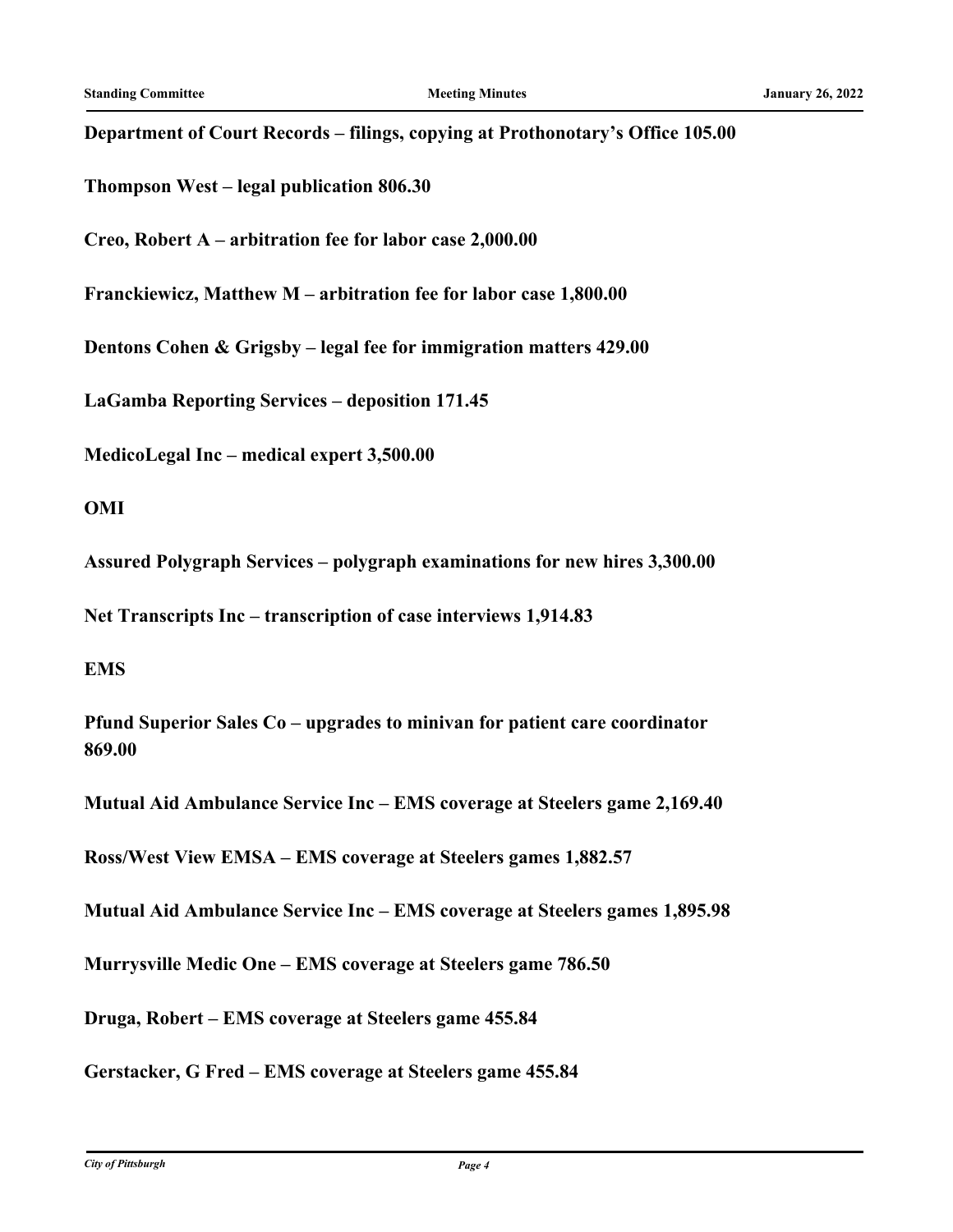**Highlands, Ryan – EMS coverage at Steelers game 455.84**

**Orton, Jason – EMS coverage at Steelers game 455.84**

**Patterson, Keith – EMS coverage at Steelers game 455.84**

**Munhall Area Prehospital – EMS coverage at Steelers, Pitt, WPIAL games 1,417.50**

**Ambulance Association of PA – annual ambulance membership 775.00**

**POLICE**

**Sonitrol Security Systems – security monitoring at multiple police facilities 2,387.00**

**S&D Calibration Services – Accutrak certifications 588.00**

**EnviroServe Inc – clean up and removal of abandoned RV 2,720.00**

**SSA – old academy alarm monitoring 756.00**

**Center for Emergency Medicine of Western PA. – heart saver first aid & CPR 3,400.00**

**Scanlon Counseling & Consulting – disruptive event debrief 250.00**

**Approved Toilet Rentals – toilet rental, VA site, November 123.90**

**Approved Toilet Rentals – toilet rental, VA site, December 123.90**

**Jack Lafferty's Truck Parts – inspections and parts 433.70**

**Gabig, Gabrielle M – DUI phlebotomist 300.00**

**PUBLIC WORKS**

*City of Pittsburgh Page 5*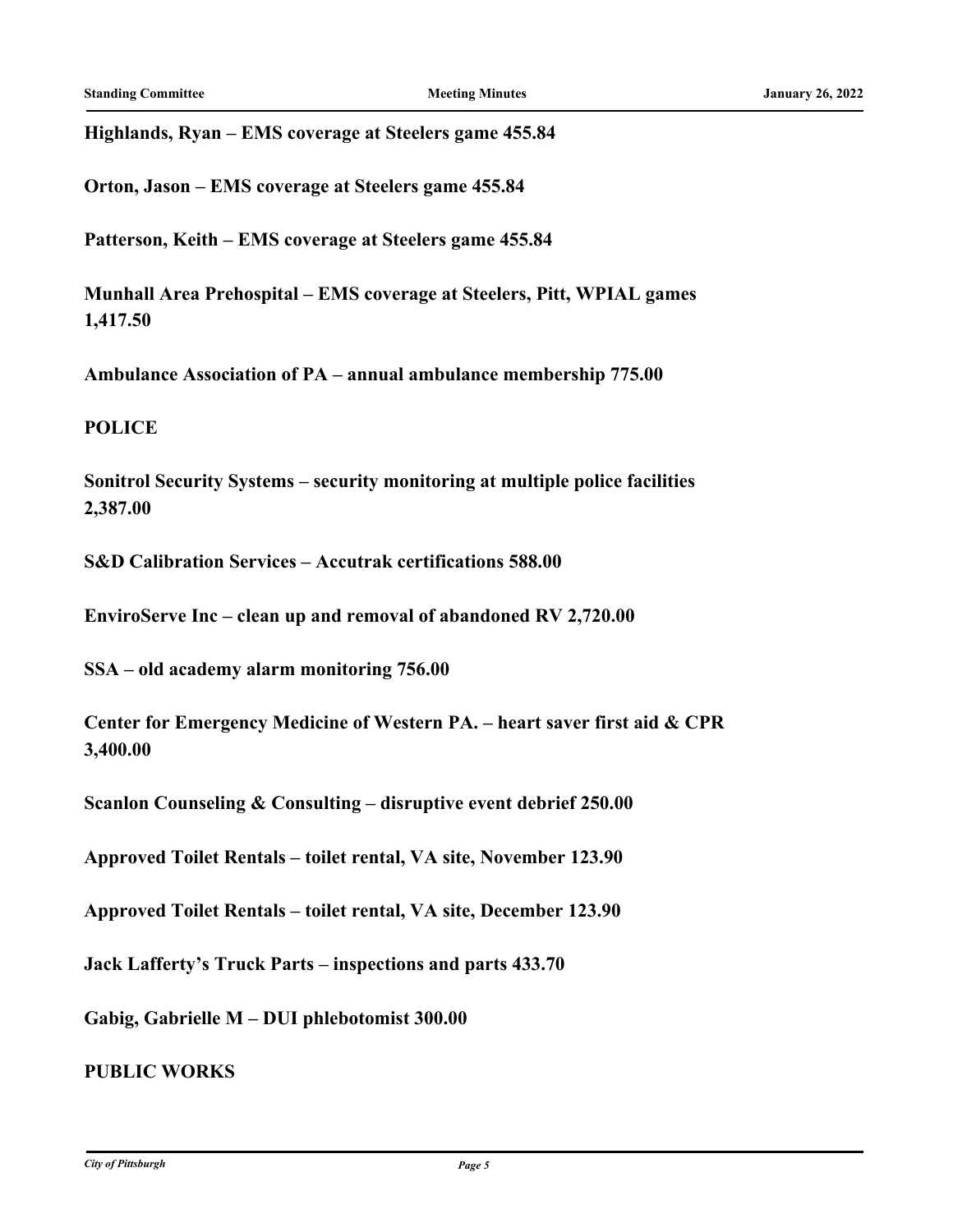**Zoresco Equipment Co – long term rental of storage trailers 240.00**

**Central Parts Warehouse – salt spreader parts 1,540.11**

**Howland Company – asbestos abatement at old Zone 3 building 2,840.00**

#### **PARKS & RECREATION**

**Otis Elevator Company – repairs to elevator for senior event 615.25**

**WB Mason Co – water cooler rental fee, Schenley Park ice skating rink 1.74**

**SimplexGrinnell/JCI – replace battery in fire panel, Schenley skating rink 1,639.66**

**WB Mason Co – water cooler rental fees, Mellon Park tennis center 32.64**

**WB Mason Co – water cooler rental fees at ARAD park facilities 15.66**

**WB Mason Co – water cooler rentals at senior centers 64.38**

**WB Mason Co – water cooler rental fees at multiple locations 53.94**

**Sonitrol Security Systems – water cooler rental fees at 3 senior centers 830.50**

**Sonitrol Security Systems – service call at Schenley skating rink 465.00**

**Ulrich, Edward – reimbursement for live plants for Homewood senior center 96.26**

**Haffner, Mark – tennis clinic instruction at Mellon tennis bubble 311.75**

**Siriprasert Jirakorn – tennis clinic instruction at Mellon tennis bubble 306.00**

**Camillo, Joseph M – tennis clinic instruction at Mellon tennis bubble 1,350.00**

**Hassan Shan – tennis clinic instruction at Mellon tennis bubble 297.00**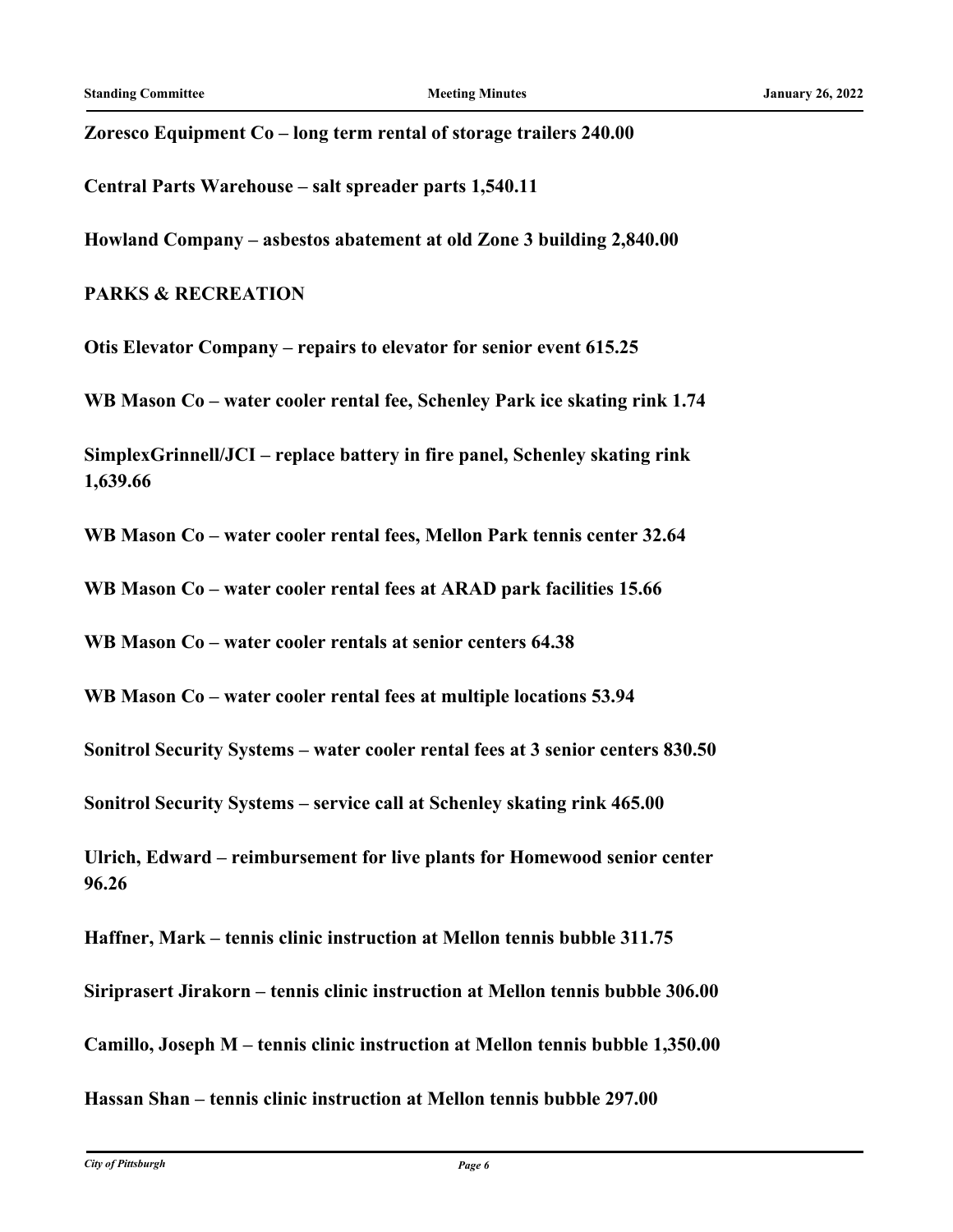#### **LaCaria, Aldene – tennis clinic instruction at Mellon tennis bubble 666.50**

**Parks, Richard – tennis clinic instruction at Mellon tennis bubble 967.50**

**Paull, Mark J – tennis clinic instruction at Mellon tennis bubble 387.00**

#### **DOMI**

**PermaBand – banding for traffic department 2,560.00**

**Document Solutions Inc – paper for leased plotter 180.36**

**Ross Nicholas – reimbursement for 5 employees to attend MASITE event 125.00**

**Integra Realty Resources – real estate appraisal for 1938 Shamokin St 1,500.00 A motion was made that this matter be Approved. The motion carried.**

#### **INTRA DEPARTMENTAL TRANSFERS**

**NONE**

#### **P-CARD APPROVALS**

**A motion was made that this matter be Approved. The motion carried.**

[Item 04](http://pittsburgh.legistar.com/gateway.aspx?m=l&id=/matter.aspx?key=27351) P-Cards

#### **PUBLIC SAFETY SERVICES COMMITTEE, MR. O'CONNOR, CHAIR**

#### **NEW PAPERS**

[2022-0032](http://pittsburgh.legistar.com/gateway.aspx?m=l&id=/matter.aspx?key=27324) Ordinance amending and supplementing the Pittsburgh Code of Ordinances, Title One: Administrative, Article Three: Organization, Chapter 116: Department of Public Safety by adding a new section, "§ 116.17 - Regulation of Pedestrians Stops by Officers of the Bureau of Police."

**SPONSOR /S:** COUNCIL MEMBER BURGESS

**A motion was made that this matter be Held in the Committee on Public Safety Services, due back by 2/16/2022. The motion carried.**

## **PUBLIC WORKS COMMITTEE, MR. COGHILL, CHAIR**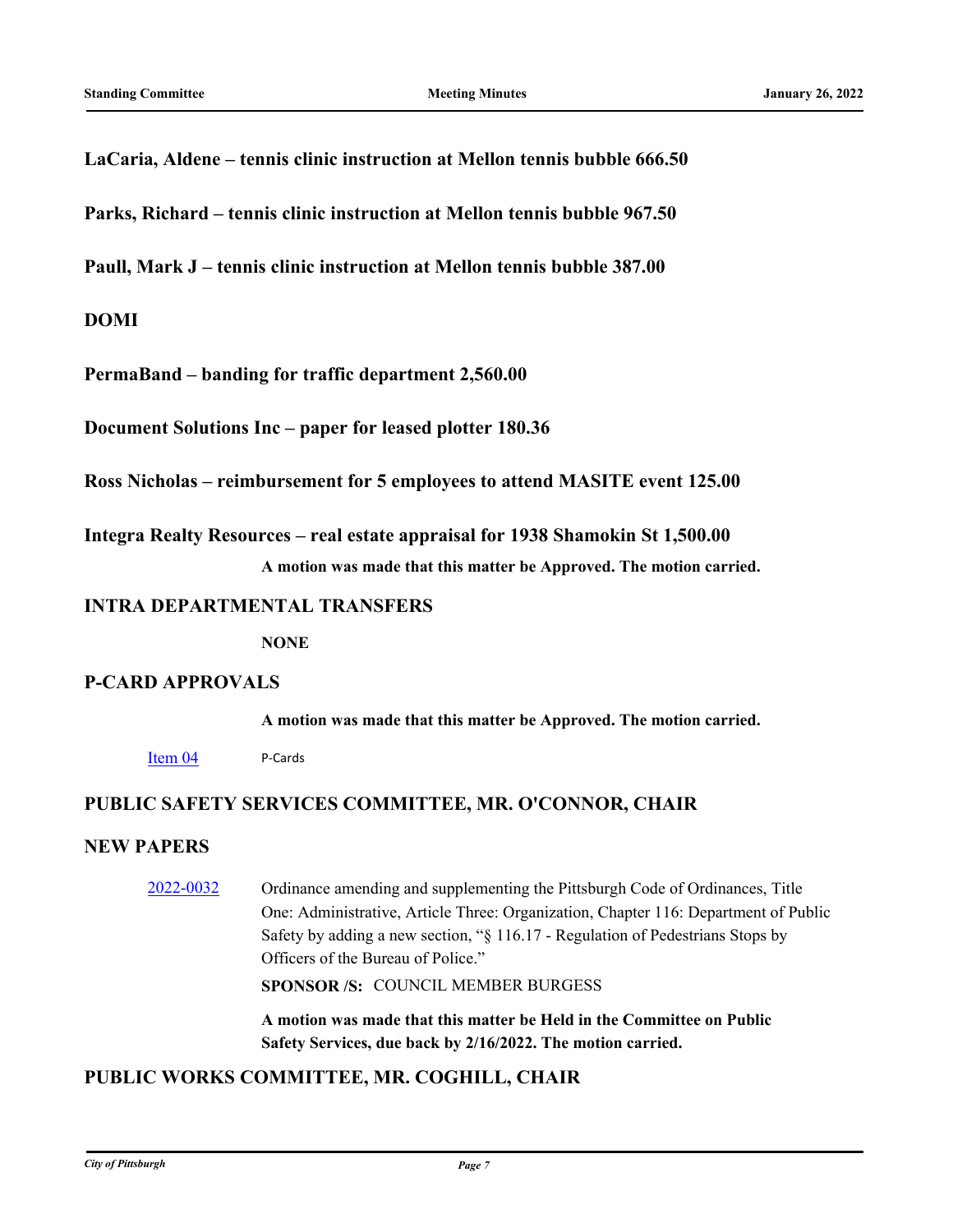#### **NEW PAPERS**

# [2022-0026](http://pittsburgh.legistar.com/gateway.aspx?m=l&id=/matter.aspx?key=27318) Resolution authorizing the Mayor and Director of the Department of Mobility and Infrastructure (DOMI) to execute relevant agreements to receive grant funding from the Pennsylvania Department of Transportation's Automated Red Light Enforcement Funding Program for signal replacement at the Perrysville Avenue and North Charles Intersection and further authorizing expenditures not to exceed TWO HUNDRED THIRTY THREE THOUSAND SIXTY SIX (\$233,066.00) dollars for this stated purpose.

#### **A motion was made that this matter be Affirmatively Recommended. The motion carried.**

# [2022-0027](http://pittsburgh.legistar.com/gateway.aspx?m=l&id=/matter.aspx?key=27319) Resolution authorizing the Mayor and Director of the Department of Mobility and Infrastructure (DOMI) to execute relevant agreements to receive grant funding from the Pennsylvania Department of Transportation's Automated Red Light Enforcement Funding Program for signal replacement at the Black Street and North Negley Avenue Intersection and further authorizing expenditures not to exceed TWO HUNDRED THIRTY THOUSAND FIVE HUNDRED NINETY NINE (\$230,599.00) dollars for this stated purpose.

#### **A motion was made that this matter be Affirmatively Recommended. The motion carried.**

# [2022-0028](http://pittsburgh.legistar.com/gateway.aspx?m=l&id=/matter.aspx?key=27320) Resolution amending Resolution No. 666 of 2021, entitled "Resolution authorizing the Mayor of the City of Pittsburgh, and the Department of Mobility and Infrastructure to enter into an agreement with the PA Department of Community and Economic Development (DCED) Multimodal Transportation (MTF) Fund Program," to accept the grant and authorize necessary expenditures.

#### **A motion was made that this matter be Affirmatively Recommended. The motion carried.**

[2022-0029](http://pittsburgh.legistar.com/gateway.aspx?m=l&id=/matter.aspx?key=27321) Resolution providing for the issuance of a warrant in favor of Alpine Allegheny, Inc. in the amount of Five Thousand Seven Hundred Forty-Two Dollars and Forty-Seven Cents (\$5,742.47) for installation of bike racks in the Northside and Morningside neighborhoods.

#### **A motion was made that this matter be Affirmatively Recommended. The motion carried.**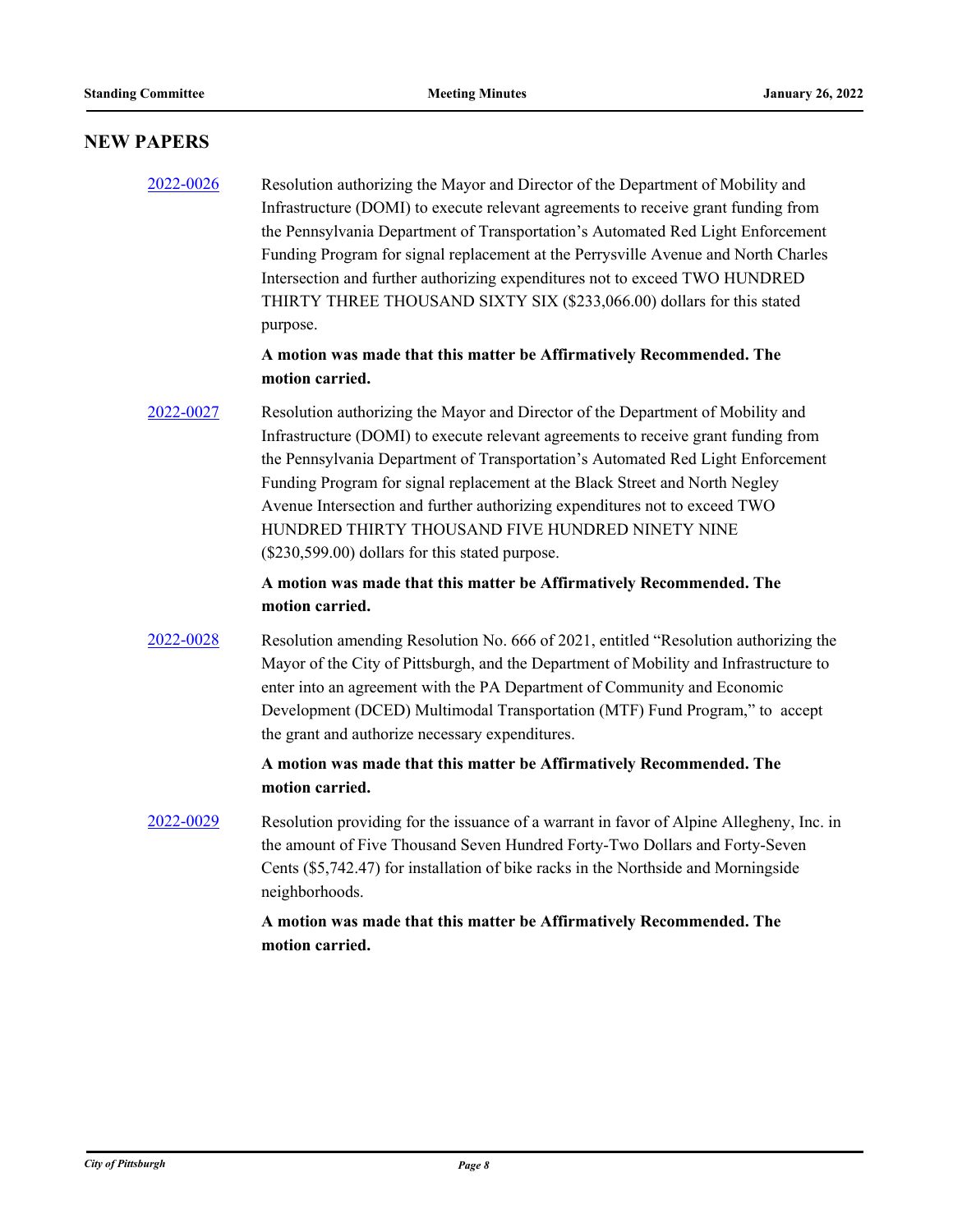[2022-0030](http://pittsburgh.legistar.com/gateway.aspx?m=l&id=/matter.aspx?key=27322) Resolution amending Resolution 869 of 2019, entitled "Resolution amending and supplementing Resolution number 98 of 2018, entitled 'Resolution authorizing the Mayor and the Director of the Department of Mobility and Infrastructure to execute relevant agreements to receive grant funding to support Washington Boulevard Multimodal Path Construction; further providing for a Contract or Contracts, or the use of existing Contracts, an Agreement or Agreements, or the use of existing Agreements, providing for the design, repairs, maintenance, improvements, emergencies and/or the purchase of materials, equipment and supplies in connection with the Washington Blvd Trail project; and providing for the payment of the costs thereof, not to exceed \$560,589.00' to account for bid accepted that was higher than originally anticipated, and for additional sources of funding but not to exceeded \$741,249.00" To increase the amount authorized for this project to Seven Hundred Fifty-Three Thousand Five Hundred and Fifteen Dollars (\$753,515.00) an increase of Twelve Thousand Two Hundred and Sixty-Six Dollars (\$12,266.00) ; federally reimbursable at Eighty percent; and the municipal share of Commonwealth Incurred Costs not to exceed One Thousand and Nine Hundred Dollars (\$1,900.00), an increase of Two Hundred Dollars from the previously executed agreement (52617-3).

#### **A motion was made that this matter be Affirmatively Recommended. The motion carried.**

[2022-0031](http://pittsburgh.legistar.com/gateway.aspx?m=l&id=/matter.aspx?key=27323) Resolution amending Resolution 123 of 2019, entitled "Resolution providing for an Agreement or Agreements, or use of existing Agreements, to set forth financial obligations and maintenance responsibilities for the project and the pedestrian facilities with PennDOT. Local costs associated with work to be done on SR0885 (Boulevard of the Allies) ADA Ramps and upgraded black traffic signal poles being constructed and inspected by PennDOT, and further providing for reimbursement to PennDOT of the costs estimated to be Seventy-Seven Thousand Seven Hundred Seven Dollars and Fifty Cents (\$77,707.50)" to increase the total not to exceed to One-Hundred Twenty-Nine Thousand Six-Hundred Twenty-Four Dollars and Twenty-Two Cents (\$129,624.22) an increase of Fifty-One Thousand Nine Hundred Sixteen Dollars and Seventy-Two Cents (\$51,916.72).

> **A motion was made that this matter be Affirmatively Recommended. The motion carried.**

# **INNOVATION, PERFORMANCE AND ASSET MANAGEMENT COMMITTEE, MRS. STRASSBURGER, CHAIR**

#### **NEW PAPERS**